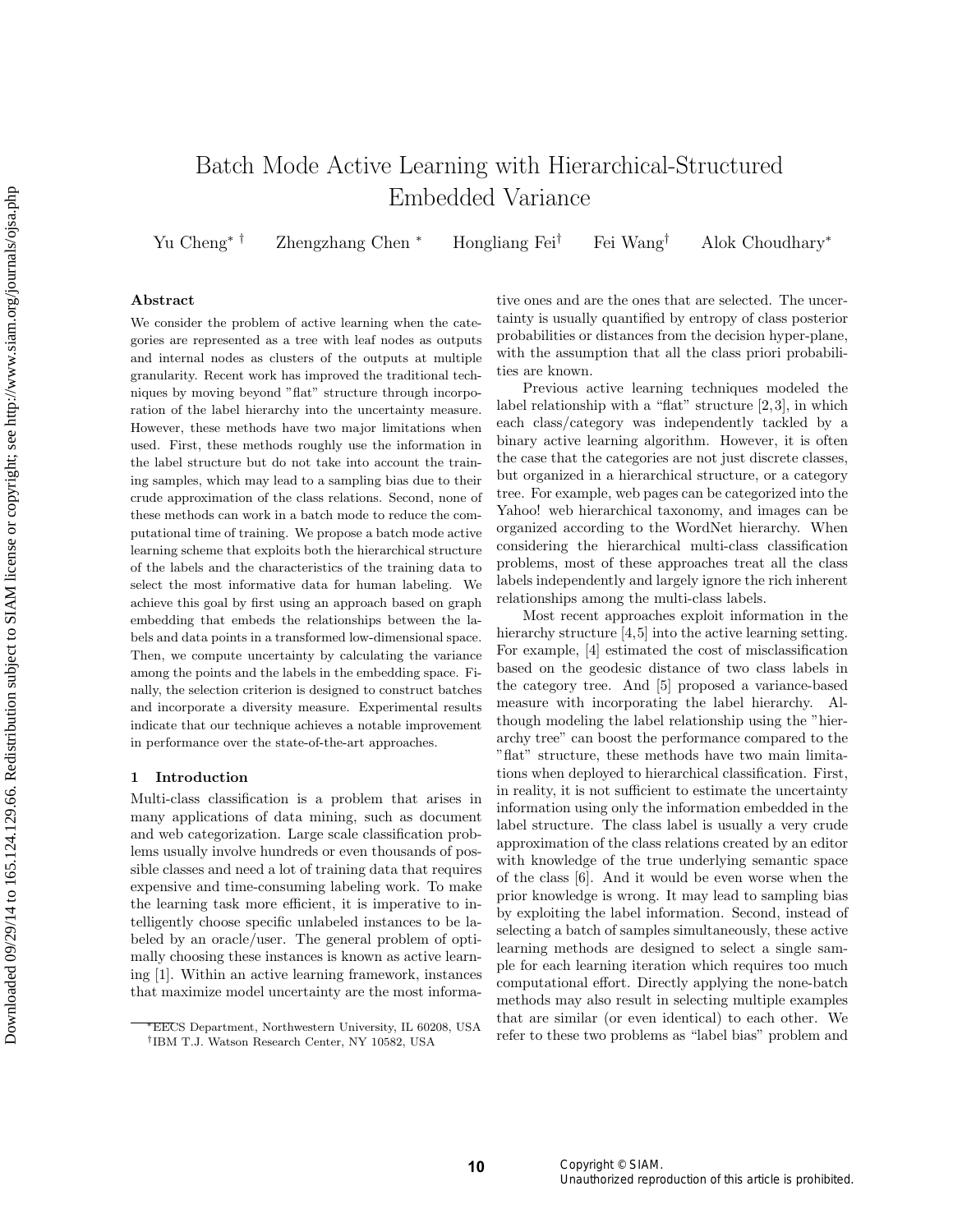"batch sampling" problem, respectively.

To address the "label bias" problem, in this paper, we propose a graph embedding based active learning approach for hierarchical classification, named Hierarchical-Structured Embedded Variance (HSEV). It handles the "label bias" problem by exploiting both the externally provided class hierarchy and the training data into active learning selections. To solve the "batch sampling" problem, we propose the Batch Mode Hierarchical-Structured Embedded Variance ( $HSEV<sub>Dive</sub>$ ), which can select multiple samples simultaneously via a combined strategy incorporating diversity measure. We show that the proposed approach results in notable improvement upon the learning rate (and performance) of the state-of-the-art active learning methods. In summary, our contributions are:

- 1. We propose a graph embedding based approach exploiting both the hierarchical structure of the label tree and characteristics of the training data to measure the uncertainty. The structure information of the labels is induced into the learning algorithm.
- 2. We demonstrate that the proposed sequential mode Hierarchical-Structured Embedded Variance sampling is a generalization of some other active learning methods for hierarchical classification.
- 3. We present a framework for actively selecting a batch of unlabeled examples simultaneously. It has low computational requirements making it feasible for large scale problems with thousands of samples.

### 2 Related Work

2.1 Active Hierarchical Classification The goal of active learning is to choose informative instances to label, so as to achieve a low classification error with few iterations [7,8]. Given a large set of unlabeled instances  $(\mathbf{x}_1, ..., \mathbf{x}_n) \in \mathcal{U}$ , in each step, the learner is allowed to use the query function  $Q$  and select an unlabeled instance  $x \in \mathcal{U}$  to be labeled. The most commonly used query function is entropy based sampling. Given the posterior  $p(y_i|\mathbf{x}_i)$  of every point  $\mathbf{x}_i$  in U, the query instance is found by maximizing the entropy function:

(2.1) Entropy(
$$
\vec{y}, \mathbf{x}
$$
) =  $-\sum_{\alpha=1}^{m} p_{\alpha} \log p_{\alpha}$ 

where  $p_{\alpha} = p(y = \alpha | \mathbf{x})$  and y ranges over all possible labels. Nader et al. [9] found that using variance to measure uncertainty has a very similar performance to entropy. The variance-based measure is to select the instance which maximizes the variance function:

(2.2) 
$$
Var(\vec{y}, \mathbf{x}) = \sum_{\alpha=1}^{m} p_{\alpha} (1 - p_{\alpha})
$$

Relatively few approaches exploit the relationship of the labels to incorporate label structure for active learning. One way to incorporate the structural relationship of the labels is to use cost-based measure [4], which estimates the cost of misclassification using the geodesic distance of two class labels in the category tree to calculate the uncertainty:

(2.3) 
$$
\operatorname{Cost}(\vec{y}, \mathbf{x}) = \sum_{\alpha=1}^{m} \sum_{\beta=1}^{m} C_{\alpha\beta} p_{\alpha} p_{\beta}
$$

where  $C_{\alpha\beta}$  is a cost measure of misclassification, and set to be the geodesic distance between node  $\alpha$  and node  $\beta$ in the hierarchical label tree. This method is referred as cost-based sampling in the paper. Yu et al. [5] proposed a variance-based measure with incorporating the label structure, denoted as hierarchy active sampling (HAS):

(2.4) 
$$
\text{HAS}(\vec{y}, \mathbf{x}) = \text{Tr}(\sum_{\alpha=1}^{m} p_{\alpha} \mathbf{v}_{\alpha}^{T} \mathbf{v}_{\alpha} - d_{\vec{y}}^{T} d_{\vec{y}})
$$

where  $v_{\alpha}$  is transformation of label space y, which is approximately estimated using the geodesic distance of the labels, and  $d_{\vec{y}} = \sum_{\alpha=1}^{m} p_{\alpha} \mathbf{v}_{\alpha}$  is the mean vector of each label vector. However, these methods either model the label relationship as "flat" or roughly take the label hierarchy into consideration with ignoring the training data information. In contrast, the proposed method, Hierarchical-Structured Embedded Variance, exploits both the structure of the label tree and the training data in measuring the uncertainty, and is able to achieve higher sampling efficiency.

2.2 Batch Mode Active Learning Pool-based active learning methods can be sub-categorized as two sets: one is sequential mode, where a single point is queried at a time; another is batch mode, where a batch of points is queried simultaneously before updating the classifier. Amidst batch mode techniques, Hoi et al. [10] used the Fischer score matrix as a measure of model uncertainty and proposed to select a batch of points which reduced the Fischer score. Brinker [11] proposed a strategy in SVM setting which queried a diverse batch of points where diversity was measured as the distance between the candidate point to all other selected points. Xu et al [12] combined the relevance, density and diversity measure to select a batch of candidate queries. Our batch mode strategy is similar to Brinker's and Xu's work, which exploits the diversity function into the active batch selection. But different to their diversity functions which are based on single point distance measure, our proposed graph-based diversity function, is more robust due to the k-NN graph structure.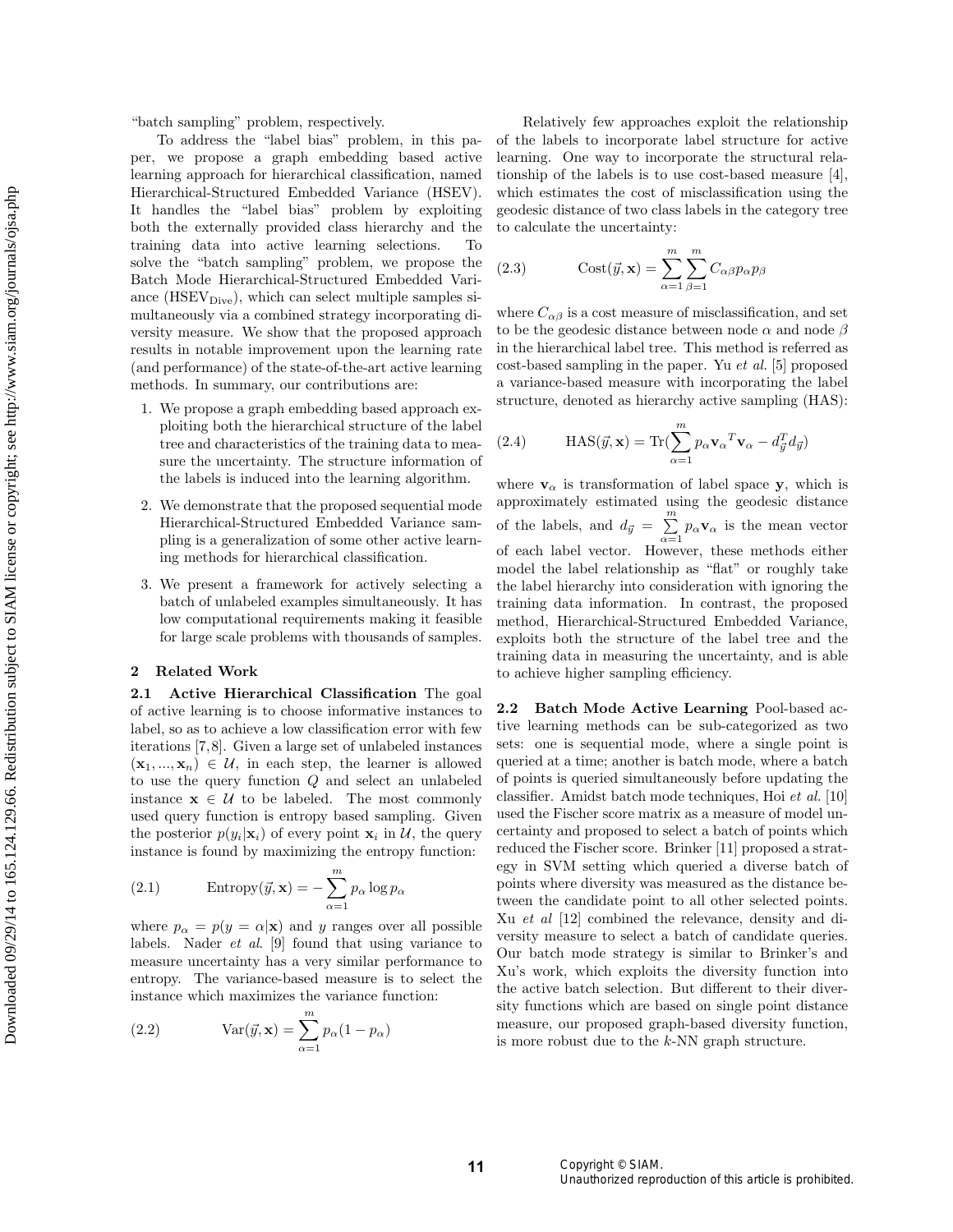#### 3 Sequential Mode Hierarchical-Structured Embedded Variance

In this section, we propose the sequential mode Hierarchical-Structured Embedded Variance method HSEV, for active learning to select new instances.

3.1 Hierarchical Structured Embedding One solution for combining both label structure and data information is using the embedding-based methods [6,13,14], which discover a representation of the data points where distances reflect the underlying dissimilarities and proximities based on topic membership. In this paper, we employ the graph embedding scheme to perform the embedding and propose a quadratic programming framework to transform the graph, including training data points and class labels, into a low-dimensional space that preserves the relationships among the labels and training data. The overall framework of the proposed embedding is illustrated as in Figure 1. After embedding, 1) data points within the same or related classes should be close; 2) data points within highly different classes should be well separated; and 3) the embedded label prototype should be able to characterize the label tree structure. Then the label variance, which is computed by treating each label as a point in the transformed space, is utilized to measure the uncertainty, which can well estimate informativeness of a new data point.

We assume that the input data consists of instances, represented as a set of vectors  $x_1, x_2, ..., x_n$  in the training dataset  $\zeta$ . In addition, each instances  $x_i$  is accompanied by a single topic label  $\alpha \in \{1, 2, ..., m\}$ organized into a label tree  $T$  with  $m$  total topics. A label tree [15] is a tree  $T = (V_T, E)$  with nodes  $V_T$  and edges E. Each node  $v \in V_T$  is associated with a set of class labels  $l(v) \subseteq \{1, \cdots, m\}$  so that the set of labels  $\{1, \dots, m\}$  has a one-to-one mapping to the set of leaf nodes, and each non-root node's label set should be a subset of its parent's label set.

In order to use the graph embedding algorithm to embed the label and training data, we first construct the intrinsic graph G. Let  $G = (V, \mathbf{W})$  be a weighted graph with the set vertex  $V$  and the edge matrix  $W$ . V contains all the category labels  $\alpha \in \{1, 2, ..., m\}$ and all training data points  $\mathbf{x}_i \in \zeta$ . The edge matrix  $\mathbf{W} \in R^{N \times N}$   $(N=n+m)$  is a similarity matrix and  $w_{ij}$ defines the similarity coefficient of vertices  $v_i$  and  $v_j$  in  $V$ . The edges of the intrinsic graph include:  $(1)$  edges joining each data point vertex to its nearest neighbor in the data space, and (2) edges joining each label vertex to the data point vertices of the corresponding class. Two vertices connected by an edge in the intrinsic graph means that their embedded points should be close to

each other. In other words, the larger the similarity coefficient  $w_{ij}$  is, the smaller the distance between two vertices should be. Formally, the edge matrix  $\bf{W}$  of the intrinsic graph is defined as follows:

(1) For data points  $x_i$  and  $x_j$ , the weight of the edge connecting them is:

(3.5) 
$$
w_{ij} = \begin{cases} 1, & \text{if } i \in N_{k_1}(j) \text{ or } j \in N_{k_1}(i) \\ 0, & \text{otherwise} \end{cases}
$$

where  $N_{k1}(j)$  indicates the index set of the  $k_1$  nearest neighbors of the sample  $x_i$  with the same label. The data points should be near to its  $k_1$ -nearest neighbors that has the same label.

(2) For a data point  $\mathbf{x}_i$  with label  $y_i$  and a label point  $\mathbf{x}_{\alpha}$ , the weight of the edge connecting them is:

(3.6) 
$$
w_{i\alpha} = \begin{cases} 1, & \text{if } \alpha = y_i \\ 0, & \text{otherwise} \end{cases}
$$

These edges enforce each label prototype to be near to all the training data with that label, so that the label prototype is representative of the training data with this label. The diagonal matrix D and the Laplacian matrix  $L$  of the graph  $G$  are defined as:

(3.7) 
$$
\mathbf{L} = \mathbf{D} - \mathbf{W}, D_{ii} = \sum_{j \neq i} W_{ij}
$$

In addition, an intra-class penalty graph  $G^p =$  $(V, \mathbf{W}^p)$  is defined as a graph whose vertices V are the same as those of  $G$ , but the weighted edge matrix  $\mathbf{W}^{p}$ , corresponding to the similarity characteristics is opposite to  $W$  in the embedding feature space, i.e., the larger the edge element  $w_{ij}^p$  is, the larger the distance between  $v_i$  and  $v_j$  should be. The edges of the intraclass penalty graph include: (1) edges joining two data point vertices with different classes, and (2) edges joining two label vertices. The  $\mathbf{W}^p$  of the penalty graph is constructed as follows:

(1) For data points  $x_i$  and  $x_j$ , the weight of the edge connecting them is:

$$
w_{ij}^p = \begin{cases} 1, & \text{if } (i,j) \in P_{k_2}(c_i) \text{ or } (i,j) \in P_{k_2}(c_j) \\ 0, & \text{otherwise} \end{cases}
$$

where  $c_i$  is the class of data  $\mathbf{x_i}$ ,  $P_{k_2}(c_i)$  is a set of data point pairs that are the  $k_2$  nearest pairs among the set  $\{(i, j), y_i = c, y_j \neq c\}$ . These edges maintain the neighborhood structure of the nearest data point pairs by pushing the data points that have different labels further away.

(2) For a label point  $\mathbf{x}_{\alpha}$  and a label point  $\mathbf{x}_{\beta}$ , the weight of the edge connecting them is

$$
(3.9) \t\t w_{\alpha\beta}^p = C_{\alpha\beta}
$$

(3.8)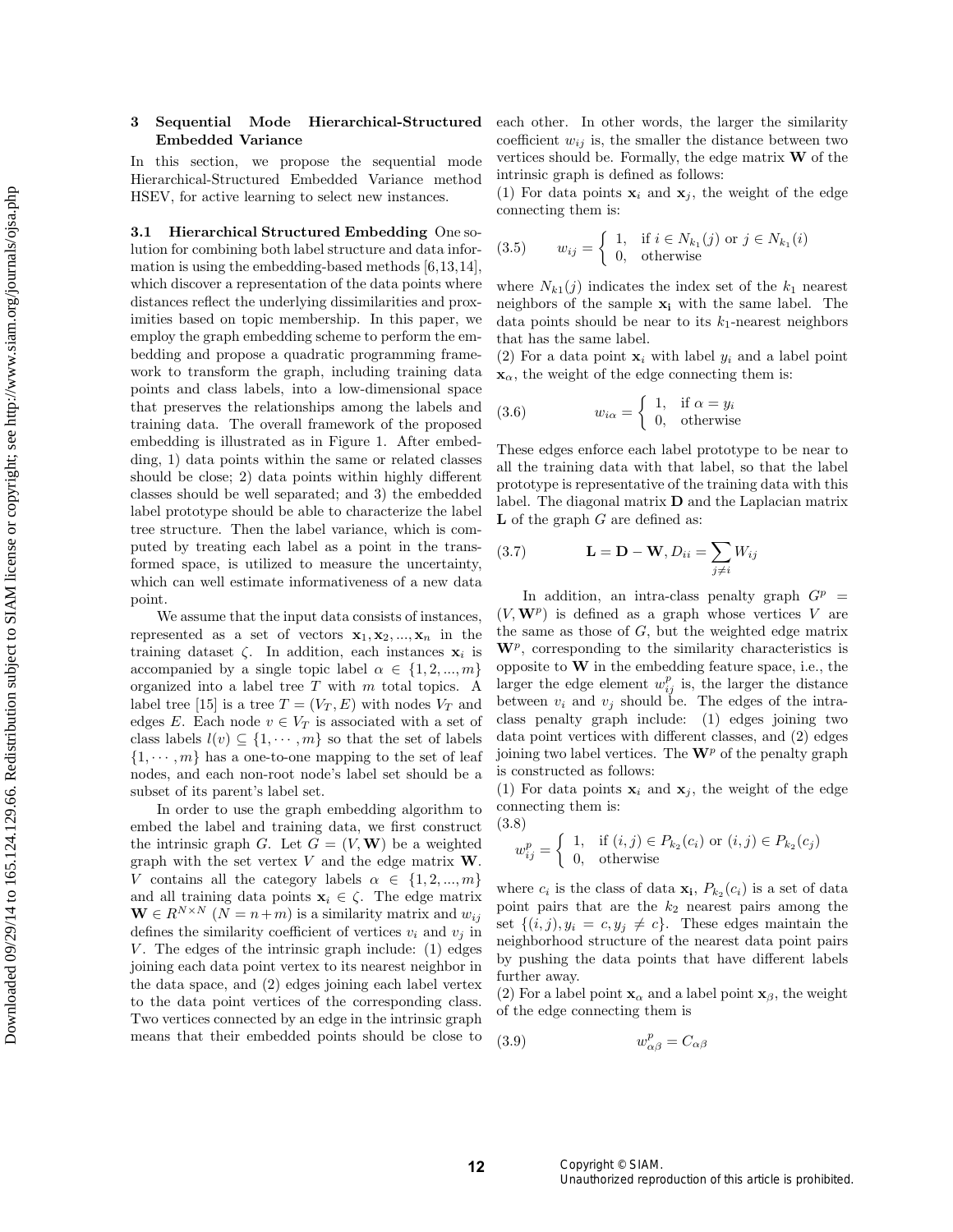

Figure 1: A schematic layout of the proposed graph embedding approach. An intrinsic graph and penalty graph are constructed to reflect the structure of the data and the categories. These graphs are then used to embed the all training data as well as the category labels to a low-dimensional space.

where  $C_{\alpha,\beta}$  is the class distance between classes  $\alpha$  and  $\beta$  ( $C_{\alpha,\alpha} = 0$ ), which is the length of the shortest path between the corresponding nodes in the label tree. In this way, the distance of the labels that are further away in the label tree will be penalized more heavily in the graph embedding.

Given all the category labels  $\alpha \in \{1, 2, ..., m\}$  and the labeled dataset  $\zeta = [({\bf x}_1, y_1), ({\bf x}_2, y_2), ..., ({\bf x}_n, y_n)],$ we would like to embed both the labels and the data into the same space  $\mathbf{Z} \in R^{N \times d}$ . We represent the embedded space as a vector  $\mathbf{Z} = [\mathbf{z}_1, \mathbf{z}_2, ..., \mathbf{z}_N]^T$ , where  $z_i$  is the d-dimensional representation of data point  $x_i$  or a label  $\alpha$ . The goal of graph embedding for the intrinsic graph G is to find the desirable low dimensional vector representation  $z_i$  that best characterizes the similarity relationship between the vertex pairs in  $G$ , where the criterion formulated based on  $G<sup>p</sup>$  is also preserved [14]. By setting the intrinsic graph  $W$  and the penalty graph  $\mathbf{W}^p$  as inputs, the graph-preserving embedding algorithm works by minimizing the following objective function:

(3.10) 
$$
\mathbf{Z} = \arg \min (\text{Tr}(\mathbf{Z}^{\mathbf{T}}(\mathbf{L} - \mathbf{B})\mathbf{Z}) + \lambda ||\mathbf{Z}||_F^2)
$$

where Tr() is the trace function,  $\lambda ||\mathbf{Z}||_F^2$  is a regularization term to bound objective function, and B is the matrix determined by the penalty graph  $\mathbf{G}^p$ :

(3.11) 
$$
\mathbf{B} = \mathbf{D}^{p} - \mathbf{W}^{p}, D_{ii}^{p} = \sum_{j \neq i} W_{ij}^{p}
$$

where  $\mathbf{D}^p$  is the diagonal matrix. The *i*-th row of the matrix  $\mathbf{Z}$  is the embedded vector representation  $\mathbf{z}_i$  of the graph. The optimization of Eq. 3.10 is a Quadratic Programming (QP) problem [16], and the objective function is strictly convex when  $\lambda > abs(\psi), \forall \psi \in \Psi$ , where  $\Psi$  is eigenvalues set of  $(L - B)$  (it is easy to prove the positive definiteness). It has a unique local minimum which is also a global minimum. Ellipsoid method [17] can find global minimum of the objective function in polynomial time.

3.2 Variance-based Uncertainty Measure After embedding each class label  $\alpha$  into a point  $z_{\alpha}$  in embedding space Z, the variance can be defined as the trace of the covariance matrix of all the label points:

(3.12) 
$$
\text{VOI}(\vec{y}, \mathbf{x}) = \text{Tr}(\sum_{\alpha=1}^{m} p_{\alpha} \mathbf{z}_{\alpha}^{T} \mathbf{z}_{\alpha} - d_{\vec{y}}^{T} d_{\vec{y}})
$$

where  $\text{VOI}(\vec{y}, \mathbf{x})$  is the uncertainty measure,  $d_{\vec{y}} = \frac{m}{m}$  $\sum_{\alpha=1} p_{\alpha} \mathbf{z}_{\alpha}$  is the mean vector of each label vector, and  $p_{\alpha}$ is the estimated probability that x belongs to class  $\alpha$ . In each step, the point  $x$  with the greatest uncertainty is selected for labeling. We refer this sequential mode Hierarchical-Structured Embedded Variance method as HSEV.

Here we demonstrate that HSEV is a generalization of the variance-based, cost-based and Hierarchy Active Sampling (HAS) measures. If all the labels are equivalent, they can be embedded uniformly into a high dimensional Euclidean space. Suppose  $y \in \{1, ..., m\}$ , then we can embed them into a  $m$ -dimensional space. Formally, we can embed a label  $y = \alpha$  to  $\mathbf{e}_{\alpha}$ ,  $(\mathbf{z}_{\alpha} = \mathbf{e}_{\alpha})$ , where  $\mathbf{e}_{\alpha}$  is a vector with its  $\alpha$ -th element 1 and the rest of elements 0. Then, the uncertainty measure Eq. 3.12 can be derived as:

$$
\text{VOI}(\vec{y}, \mathbf{x}) = \text{Tr}(\sum_{\alpha=1}^{m} p_{\alpha} \mathbf{e}_{\alpha}^{T} \mathbf{e}_{\alpha} - (\sum_{\alpha=1}^{m} p_{\alpha} \mathbf{e}_{\alpha})^{T} \sum_{\alpha=1}^{m} p_{\alpha} \mathbf{e}_{\alpha})
$$
\n
$$
(3.13) = \sum_{\alpha=1}^{m} p_{\alpha} (1 - p_{\alpha})
$$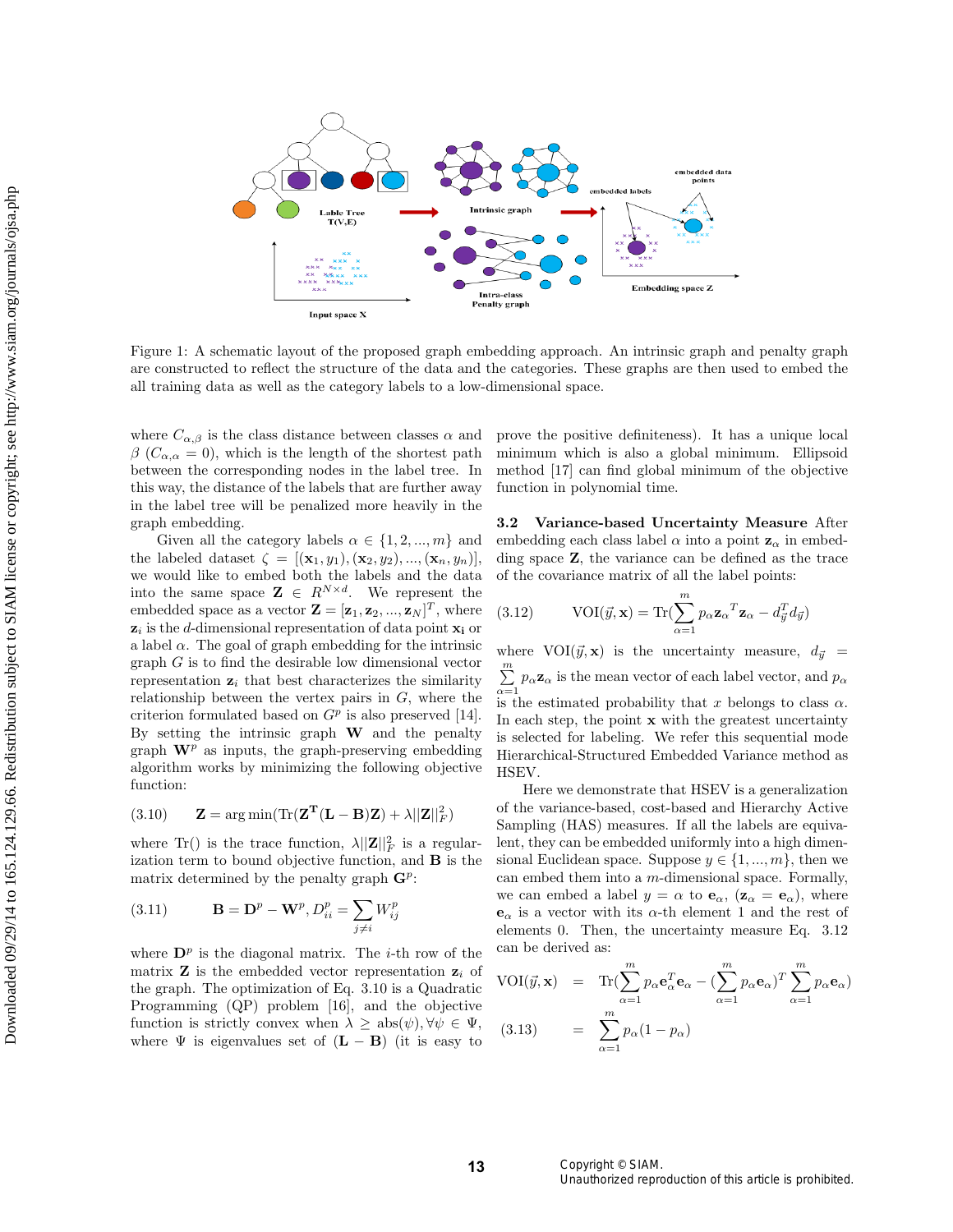Thus, the HSEV can be viewed as a generalization of the variance-based measure. When considering the distance of two label points in the embedding space Z, if we set  $||\mathbf{z}_{\alpha} - \mathbf{z}_{\beta}|| = C_{\alpha\beta}$ , the HSEV is equivalent to cost-based measure:

$$
\text{VOI}(\vec{y}, \mathbf{x}) = \text{Tr}(\sum_{\alpha=1}^{m} p_{\alpha} \mathbf{z}_{\alpha}^{T} \mathbf{z}_{\alpha} - (\sum_{\alpha=1}^{m} p_{\alpha} \mathbf{z}_{\alpha})^{T} \sum_{\beta=1}^{m} p_{\beta} \mathbf{z}_{\beta})
$$

$$
= \sum_{\alpha=1}^{m} \sum_{\beta=1}^{m} ||\mathbf{z}_{\alpha} - \mathbf{z}_{\beta}|| p_{\alpha} p_{\beta}
$$

$$
= \sum_{\alpha=1}^{m} \sum_{\beta=1}^{m} C_{\alpha\beta} p_{\alpha} p_{\beta}
$$

Similarly, if we consider the distance of two label points in the embedding space Z to be equal to their distance in the transformed label space  $V$  in Eq. 2.4, the HSEV is equivalent to HAS.

#### 4 Batch Mode Hierarchical-Structured Embedded Variance

4.1 Combined Strategy with k-NN Graphbased Diversity The serial-based HSEV suffers from one main limitation: the training process requires the construction of the similarity graph matrix and solving quadratic programming, which is computationally expensive. Despite working well for selecting a single unlabeled instance, it is difficult to extend it to select multiple instances. Here, we present a batch mode Hierarchical-Structured Embedded Variance, denoted by  $HSEV_{\text{Dive}}$ , by incorporating a diversity to measure the distance between an instance and the selected set. We first propose a graph-based diversity measure and use a graph structure to identify highly connected points. We build a k nearest neighbor graph with  $P_{i,j} = 1$  if  $d(\mathbf{x_i}, \mathbf{x_j})$  is one of the k smallest distances of  $x_i$  with Manhattan distance. The graph is symmetric and weighted with a Gaussian kernel by variance  $\sigma$ :

(4.14) 
$$
Q_{ij} = P_{ij} exp(\frac{-d(\mathbf{x_i}, \mathbf{x_j})}{2\sigma^2})
$$

This weight matrix Q is used to rank all data points according to their diversities. The intuition behind this is that representative data points for one class are usually well embedded in the graph structure and thus have many edges  $(\gg k)$  with high weights. To distinguish among data points with many small weighted neighbors, we normalize these weights by the number of edges:

(4.15) 
$$
Gra(\mathbf{x_i}) = \frac{\sum_{i} Q_{i,j}}{\sum_{i} P_{i,j}}
$$

We reduce the weights of direct neighbors of the currently selected node  $x_i$  with  $Gra(x_i) = Gra(x_i)$  –  $Gra(\mathbf{x}_j)P_{i,j}$ . This avoids selecting the same dense region multiple times. In this way, our method avoids sampling of outliers, and is more robust due to the underlying k-NN graph structure.

Finally, we build a convex combination of both uncertainty and diversity measures and proceed to construct a new training batch and incrementally construct a new training batch as shown in Algorithm 1.

Algorithm 1 Batch Mode Hierarchial-Structured Embedded Variance Sampling

- 1: **Input:** trade-off  $\theta$  between uncertainty and diversity, batch size h, unlabeled instance pool  $\mathcal{U}$ ;
- 2: **Output:**  $S$ : a selected training instances batch.
- 3: Init: Set  $S = \emptyset$ , train the classifier using initial training data;
- 4: Repeat
- 5: Compute  $\text{VOI}(\mathbf{x_i})(\text{Eq. 3.12})$  given instance  $\mathbf{x_i}$ ;
- 6: Compute  $\text{Gra}(\mathbf{x_i})(\text{Eq. } 4.15)$  given instance  $\mathbf{x_i}$ ;
- 7:  $\mathbf{x}^* = \arg \max_{\mathbf{x}} (\theta) \text{VOI}(\mathbf{x}) + (1 \theta) \text{Gra}(\mathbf{x});$

8: 
$$
S = S \cup (\mathbf{x}_i), \mathcal{U} = \mathcal{U}; \setminus (\mathbf{x}_i);
$$

9: Until card(S)=h 10: return  $S$ .

4.2 Computational Complexity The running time of our  $HSEV<sub>Dive</sub>$  algorithm depends on the active learners used as subroutines (model training, variance measure, or diversity sampling). Summing up training time and sampling time, the sequential mode requires computational time of order  $O(T_{train} + T_{voi})$ , where  $T<sub>train</sub>$  is the time to run model training and  $T<sub>voi</sub>$  is the time to run the variance-based measure. This time complexity is dominated by the training time part  $T_{train}$  as it is larger than  $T_{voi}$ . In comparison to the distance strategy, the combined strategy requires additional computational time of order  $O(T_{div})$ , where  $T_{div}$  is the time to run diversity sampling  $(T_{div}$  is much smaller than  $T_{\text{voi}}$ ). Specifically, the expected time complexity of the HSEV<sub>Dive</sub> is  $O(\frac{T_{\text{train}}}{h} + T_{\text{voi}} + T_{\text{div}})$  with batch size  $h$ . As a result, the overall time complexity of the  $HSEV<sub>Dive</sub>$  gets decreased as h increases.

4.3 Parameters Setting The hierarchical SVM [18, 19] is employed in this paper as the default classifier. The hierarchical SVM algorithm travels from the root until it reaches a leaf node, and at each node follows the child that has the largest classifier score. In this case, the label at the final leaf node is output as the classification label. We use a standard SVM with RBF kernels. The proposed framework has some parameters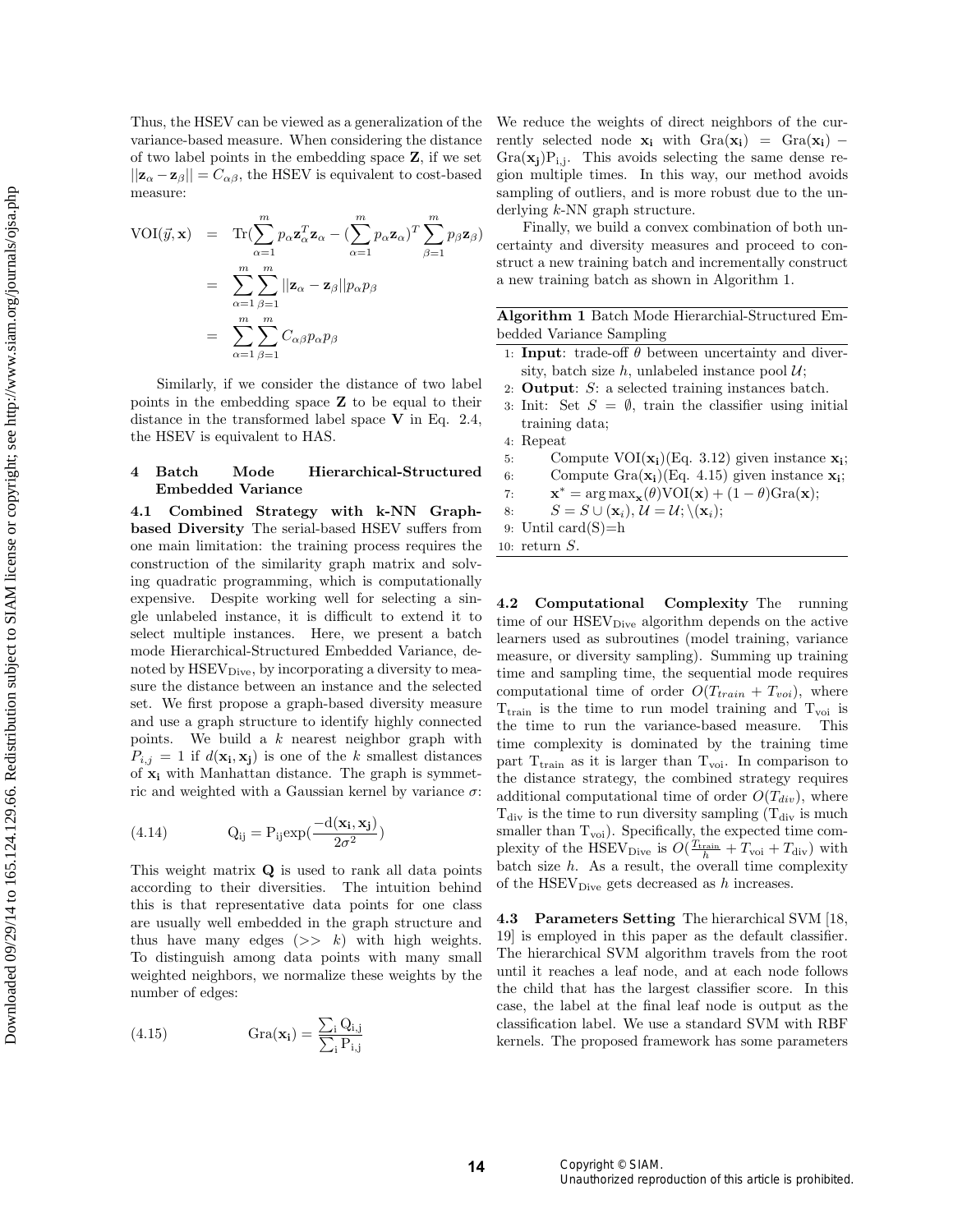| Dataset   | y   | $ \iota $ | n     | Train | Test |
|-----------|-----|-----------|-------|-------|------|
| Hglass    | 27  | 20        | 9     | 150   | 64   |
| $RCV1-v2$ | 101 | 77        | 47236 | 600   | 600  |
| GPCR.     | 201 | 199       | 450   | 2444  | 5000 |

Table 1: Some statistics of Hglass, RCV1-v2 and GPCR-Interpro.

and we did not tune our parameters to match the test datasets. The embedding dimension d was set to be half of the number of the leaf labels. The hyper-parameters of SVM classifier were set at standard values. How to set parameters  $k_1$  and  $k_2$  is still an open problem [14]. Therefore, we empirically set the two parameters. Specifically, we sampled five values of  $k_1$  between 4 and  $(min{N_{\alpha}} - 1)$  and chose the value of the best performance, where  $N_{\alpha}$  is the number of labeled data with label  $\alpha$ . Similarly, we chose the best  $k_2$  by sampling between 10 and  $4N_{\alpha}$ . The question of how to choose an optimal value for  $\theta$  depends on the training process and the datasets. We empirically set it to be 0.7 in our experiments.

#### 5 Experimental Study

5.1 Experimental Setup We evaluate our proposed approach on three real-world datasets: (1) Hglass [20]: a hierarchical classification dataset that contains 214 data points and 20 leaf labels, which uses attributes as features; (2) RCV1-v2 [21]: a widely used benchmark dataset. The documents have been tokenized, stopped and stemmed to 47,236 unique tokens (features) and represented as L2-normalized log TF-IDF vectors; (3) GPCR-Interpro [22]: a protein function dataset whose features are 0/1 "protein signature".

The details of the datasets are described in Table 1, where  $|y|$  is the number of all nodes in the class hierarchy, ||l| is the number of leaf labels, and  $|n|$  is the number of features. We employ two evaluation criteria to evaluate the performance. The first is average accuracy. The second is tree-loss [23], which is the sum of the misclassification cost on the test data.

5.2 Sequential Mode Active Learning Comparison We first compare the sequential HSEV to three baselines: 1) entropy-based uncertainty sampling: denoted as ENTROPY; 2) cost-based uncertainty sampling: denoted as COST; 3) Hierarchical Active Sampling, the method proposed in [5], denoted as HAS.

In Figure 2 and 3, we show the average accuracy and tree-loss for the four competing methods at each learning step. Our HSEV achieves the best accuracy among all the methods. The HAS and COST methods get similar performances and their results are better than EN-TROPY. Classification on Hglass data is a tough task since the training data is limited and the total number of features is very small. Both HAS and COST perform poorly on this dataset while the proposed HSEV performs well even when only a small amount of data is labeled. This illustrates that our proposed measure is very effective even when the training data is very scarce. From the experimental results on the real-world datasets, we show that the Sequential HSEV does improve the learning rate and the classification performance compared to all the baseline methods.

5.3 Batch Model Active Learning Comparison In this experiment, we compare the proposed batch mode HSEV approach,  $HSEV<sub>Dive</sub>$  to the following algorithms: 1) Batch mode SVM active learning  $(SVM_{\text{Div}})$ : a heuristic modification of SVM active learning by incorporating diversity in the batch sampling procedure [11]. 2) Batch Mode Hierarchical Active Sampling  $(HAS<sub>Dive</sub>)$ : a modification of the Hierarchical Structure Sampling by incorporating diversity in the batch sampling procedure. 3) The Sequential Mode Hierarchical-Structured Embedded Variance approach (HSEV): selecting top-h samples with high uncertainty scores.

We conduct experiments with the four active learning approaches by varying the batch size after 30% of the training data is labeled. Tables 2, 3 and 4 show the average accuracy and tree-loss performance on the three datasets separately. "MAR" stands for the mean of average results (accuracy or tree-loss). The proposed algorithm consistently outperforms the other three approaches with significant improvement. The performances of sequential mode HSEV drops when the batch size increases. In contrast, the relative improvement in  $HSEV<sub>Dive</sub>$  tends to become more significant and this performance increases when the batch size is increased. These results show that the proposed batch mode active learning algorithm is more effective in selecting a batch of informative unlabeled samples for labeling.

5.4 Sensitivity Analysis of Embedding Dimension We now study how the choice of the embedding dimension d affects the performance. With fixed active learning settings, we vary  $d$ , to evaluate the robustness of our method after 30% and 60% of training data are labeled. Since the number of attributes in Hglass is small, the test is only performed on RCV1-v2 and GPCR-Interpro datasets, with d varying from  $\frac{|i|}{4}$  to  $|i|$ . As shown in Figure 4a and 4b, as d increases from 20 to 80, the performance of both accuracy and tree-loss do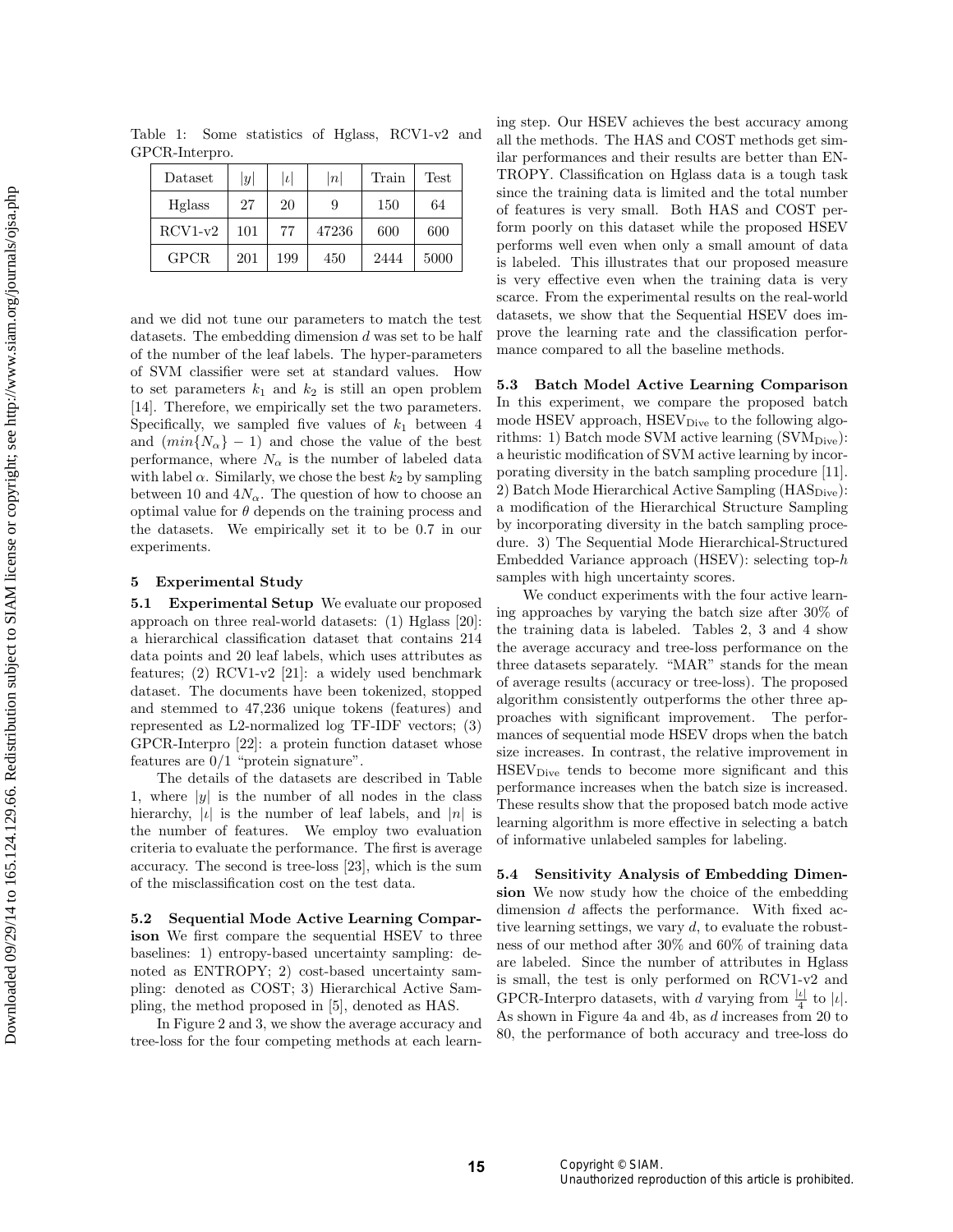|            | $HSEV_{\text{Dive}}$ |           | $\rm SVM_{\rm{Dice}}$ |           | HAS <sub>Dice</sub> |           | <b>HSEV</b> |           |
|------------|----------------------|-----------|-----------------------|-----------|---------------------|-----------|-------------|-----------|
| Batch Size | accuracy             | tree-loss | accuracy              | tree-loss | accuracy            | tree-loss | accuracy    | tree-loss |
| 5          | 0.522                | 1.613     | 0.425                 | 1.727     | 0.483               | 1.515     | 0.529       | 1.625     |
| 10         | 0.537                | 1.611     | 0.423                 | 1.725     | 0.505               | 1.624     | 0.505       | 1.641     |
| 15         | 0.549                | 1.597     | 0.431                 | 1.715     | 0.522               | 1.635     | 0.493       | 1.629     |
| 20         | 0.556                | 1.523     | 0.475                 | 1.678     | 0.525               | 1.641     | 0.485       | 1.662     |
| 30         | 0.576                | 1.475     | 0.513                 | 1.635     | 0.531               | 1.649     | 0.472       | 1.675     |
| MAR.       | 0.548                | 1.553     | 0.465                 | 1.687     | 0.513               | 1.626     | 0.486       | 1.645     |

Table 2: The average accuracy and tree-loss performances with different batch sizes on the Hglass.



Figure 2: Accuracy comparison on different datasets.

not change too much. Similar trends can be observed in Figure 4c and 4d, with d varying from 50 to 200. It is concluded that the trends in accuracy and tree-loss remain almost the same regardless of the choice of d in the range from  $\frac{|\iota|}{4}$  to  $|\iota|$ .

5.5 Running Time Comparison We measure the efficiency of our implementation on the three experimental datasets. Our C++ implementation runs on a dual-core 3.3 GHz machine with 8 G memory. We compare it with the running time of  $\text{SVM}_{\text{Dive}}$ ,  $\text{HAS}_{\text{Dive}}$ and sequential HSEV. Figure 5a and 5b show the result of average running time for selecting one sample while batch size is 5 and 10, separately. Although the complexity of our algorithm is higher than  $\text{SVM}_{\text{Dive}}$  and  $HAS<sub>Dive</sub>$ , our method achieves comparable running time with the two baselines. Compared with the sequential HSEV method, our method is more efficient, which is consistent with the analysis presented in Subsection 4.2.

#### 6 Conclusion

We proposed sequential and batch mode active learning schemes for multi-class hierarchical classification. In particular, we presented a unified learning framework for incorporating the hierarchical structure of the label tree as well as the characteristics of the training data to select the most informative data for human labeling, and



Figure 5: Running time of 4 algorithms on different datasets.

developed a new batch mode active learning algorithm based on diversity measure. Experimental results have demonstrated that the proposed sequential and batch mode methods can improve the learning rate and performance over the state-of-the-art methods. The results indicate that utilizing both the hierarchical structure of the category labels and information of the training data are very helpful for active learning.

There are several interesting research directions for future work. First, although the combined selection strategy is fairly robust with respect to the trade-off parameter  $\theta$ , the question of how to choose an optimal value for  $\theta$  is yet unanswered. Second, the proposed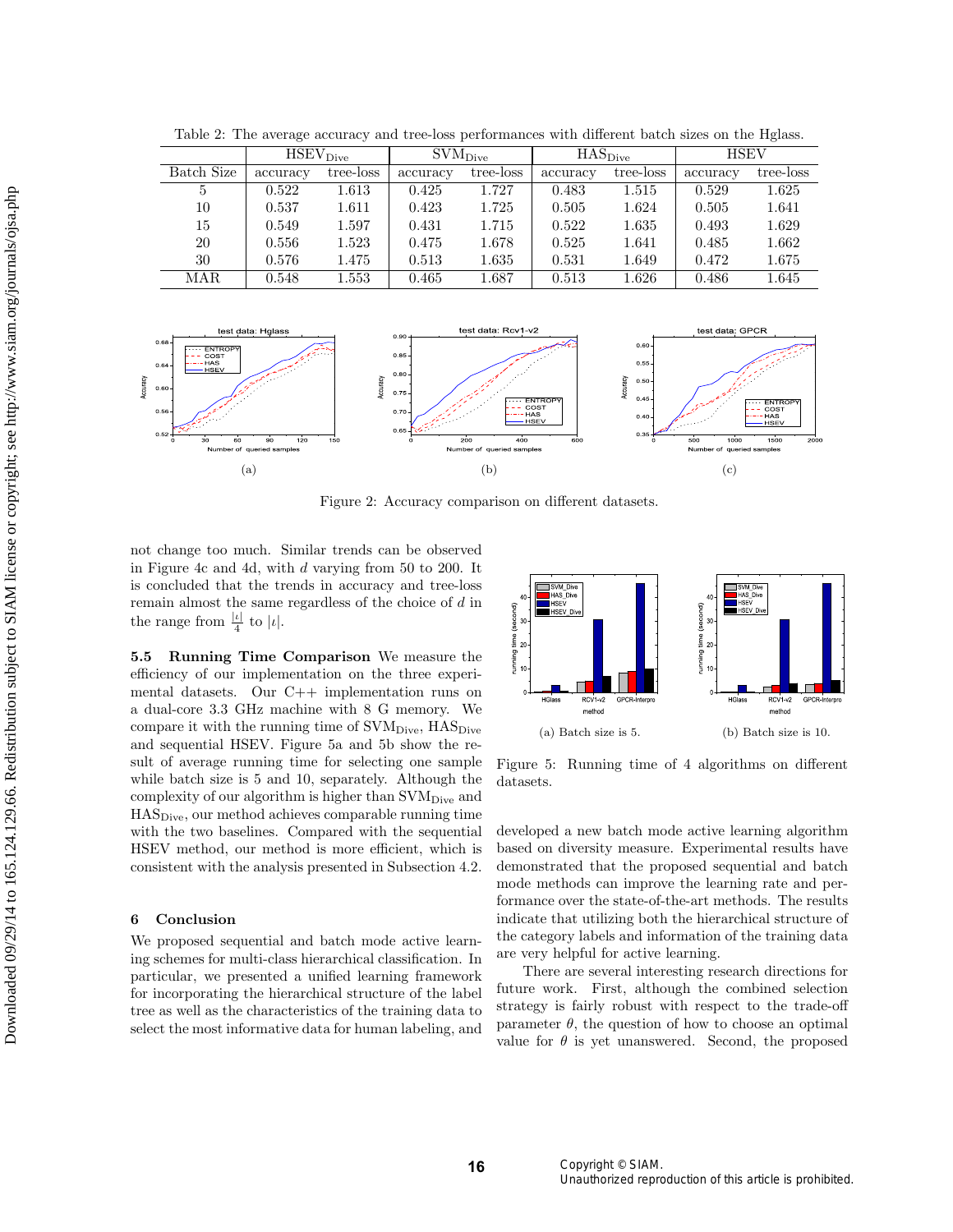

Figure 3: Tree-loss comparison on different datasets.



Figure 4: Sensitivity analysis of d on Rcv1-v2 and GPCR-Interpro datasets.

Table 3: The average accuracy and tree-loss performances with different batch sizes on the Rcv1-v2.

|            | $HSEV_{\text{Dive}}$ |           | $\text{SVM}_{\text{Dive}}$ |           | HAS <sub>Dive</sub> |           | <b>HSEV</b> |           |
|------------|----------------------|-----------|----------------------------|-----------|---------------------|-----------|-------------|-----------|
| Batch Size | accuracy             | tree loss | accuracy                   | tree loss | accuracy            | tree loss | accuracy    | tree loss |
| 5          | 0.752                | 1.363     | 0.623                      | 1.427     | 0.683               | 1.415     | 0.725       | 1.472     |
| 10         | 0.757                | 1.311     | 0.625                      | 1.425     | 0.703               | 1.362     | 0.704       | 1.524     |
| 15         | 0.774                | 1.259     | 0.622                      | 1.415     | 0.721               | 1.335     | 0.692       | 1.563     |
| 20         | 0.796                | 1.223     | 0.625                      | 1.378     | 0.754               | 1.321     | 0.686       | 1.568     |
| 30         | 0.805                | 1.215     | 0.631                      | 1.335     | 0.773               | 1.294     | 0.675       | 1.605     |
| MAR        | 0.772                | 1.261     | 0.623                      | 1.387     | 0.723               | 1.315     | 0.692       | 1.569     |

Table 4: The average accuracy and tree-loss performances with different batch sizes on the GPCR-Interpro.

|            | $\overline{\text{HSEV}}_{\text{Dive}}$ |           | $\text{SVM}_{\text{Dice}}$ |           | HAS <sub>Dive</sub> |           | HSEV     |           |
|------------|----------------------------------------|-----------|----------------------------|-----------|---------------------|-----------|----------|-----------|
| Batch Size | accuracy                               | tree loss | accuracy                   | tree loss | accuracy            | tree loss | accuracy | tree loss |
| 5          | 0.462                                  | 1.261     | 0.385                      | 1.342     | 0.423               | 1.256     | 0.455    | 1.255     |
| 10         | 0.507                                  | 1.211     | 0.393                      | 1.325     | 0.457               | 1.224     | 0.445    | 1.281     |
| 15         | 0.519                                  | 1.197     | 0.411                      | 1.341     | 0.482               | 1.225     | 0.413    | 1.296     |
| 20         | 0.535                                  | 1.163     | 0.475                      | 1.274     | 0.495               | 1.192     | 0.418    | 1.306     |
| 30         | 0.546                                  | 1.135     | 0.513                      | 1.235     | 0.501               | 1.168     | 0.372    | 1.357     |
| MAR.       | 0.522                                  | 1.191     | 0.465                      | 1.272     | 0.473               | 1.191     | 0.429    | 1.295     |